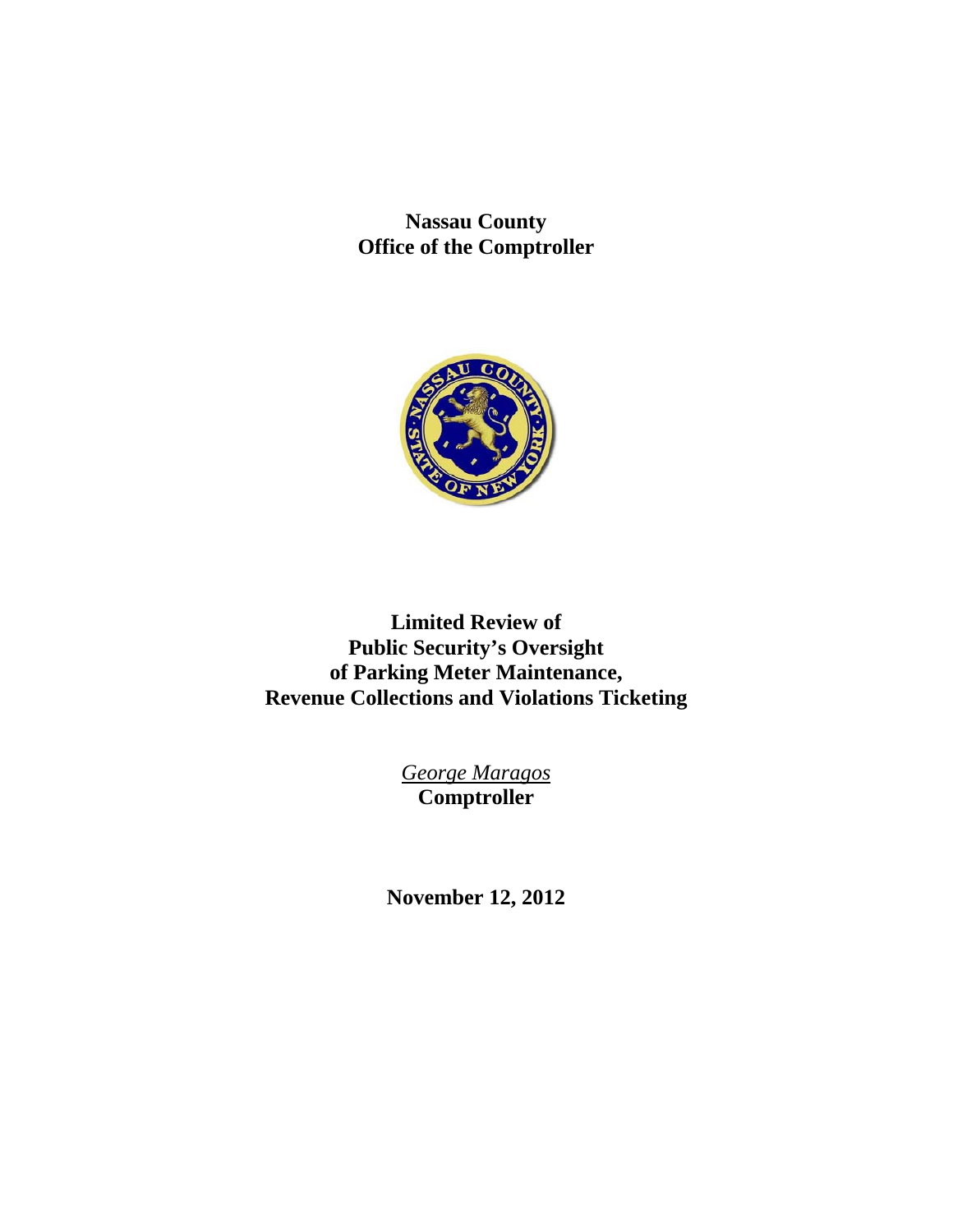## *NASSAU COUNTY*  OFFICE OF THE COMPTROLLER

# **George Maragos**

*Comptroller* 

Francis X. Moroney *Chief Deputy Comptroller* 

Joy M. Watson *Deputy Comptroller for Audit and Special Projects* 

Jostyn Hernandez *Director of Communications* 

Christopher Leimone *Counsel to the Comptroller* 

Sergio Blanco *Counsel to the Comptroller* 

#### Audit Staff

JoAnn Greene *Director of Field Audit* 

Vincent Abbatiello *Assistant Director of Field Audit* 

Ellen Misita *Field Audit Supervisor*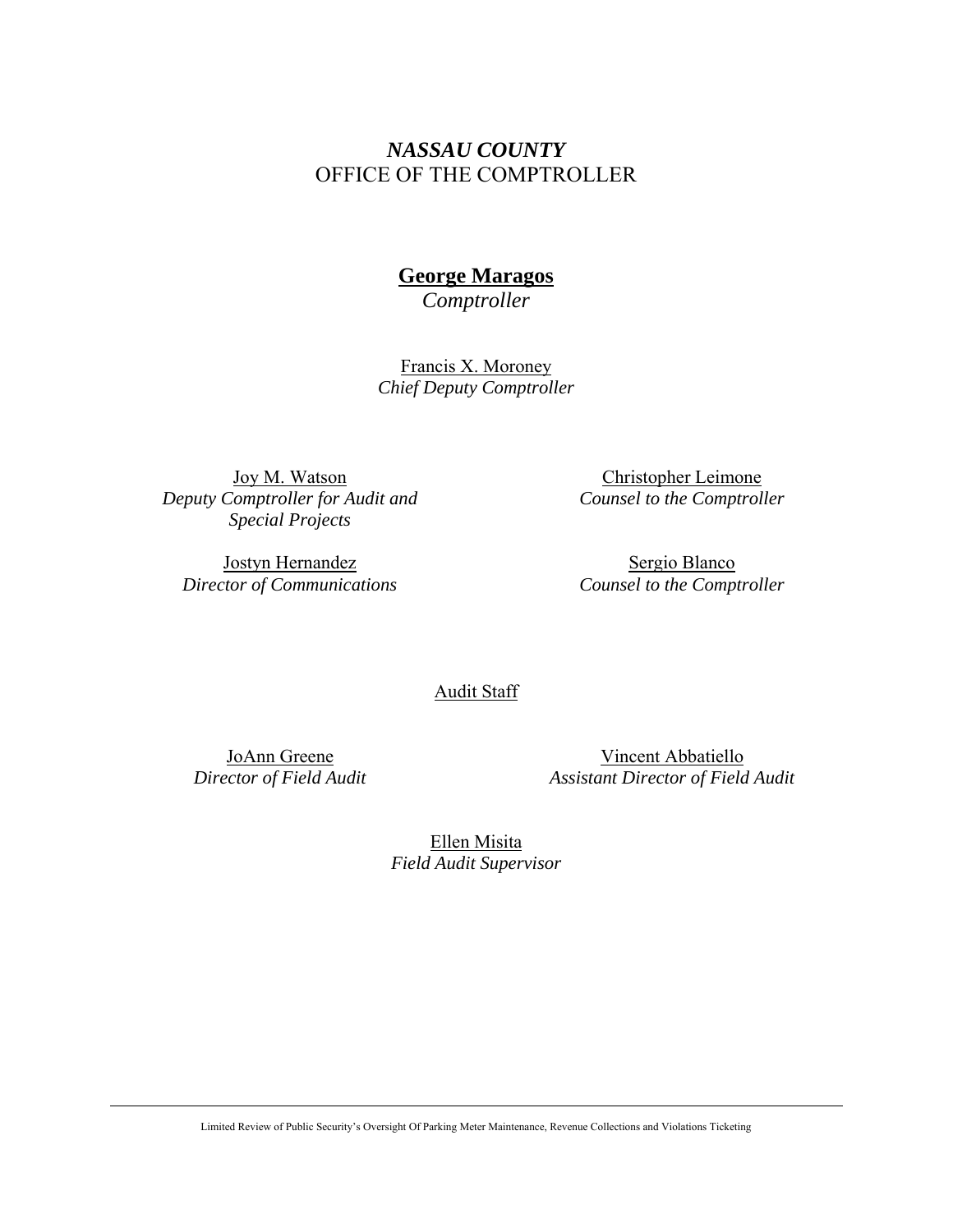## **Introduction**

Nassau County owns, operates and is responsible for maintaining approximately 163 parking meters located on County Seat Drive and the adjacent court complex.

## **Purpose**

Our office commenced this review to address lost revenue concerns from both meter collections and the enforcement of parking regulations in the Mineola complex. We estimate that parking meter revenue could approach  $$200,000$ <sup>1</sup> annually, yet it has dropped to \$28,000.

#### **Summary of Key Findings**

During the course of our review we determined that:

- Nassau County is not optimizing potential revenue that could amount to over \$350,000 per year (meter collections \$200,000 and parking violations \$150,000);
- Parking meters were not being emptied on a regular schedule. This resulted in an increase in broken meters due to coins being jammed into the full meters;
- Meter maintenance has not been performed since 2009 when the Police Department's Public Security Unit took over the operation from the Department of Public Works ("DPW");
- There is a reduced staff in Public Security assigned to ticketing; and
- There is no segregation of duties over cash collections, which are not safeguarded, nor deposits made timely. Although meters should be emptied each week, we found a five month period with no bank deposits.

## **Summary of Key Recommendations:**

The Police Department/Public Security should:

- Issue a directive that parking be enforced by both Public Security and the Third precinct;
- Ensure that all cash is adequately secured, counted and deposited with the bank by someone other than the person emptying the meters;
- Ensure that the collection, counting, safeguarding and deposit of cash receipts is performed in accordance with both the Comptroller's Cash Receipts Directive and Comptroller's Directive on Internal Controls; and
- Ensure that the new muni-meters are adequately monitored and that any operational issues are addressed immediately.

 $\overline{a}$ <sup>1</sup> Revenue estimated as follows: \$.25 per half hour times a 10 hour day (7AM to 5PM) is \$5 per meter times 163 meters times 247 business days (excludes holidays).

Limited Review of Public Security's Oversight Of Parking Meter Maintenance, Revenue Collections and Violations Ticketing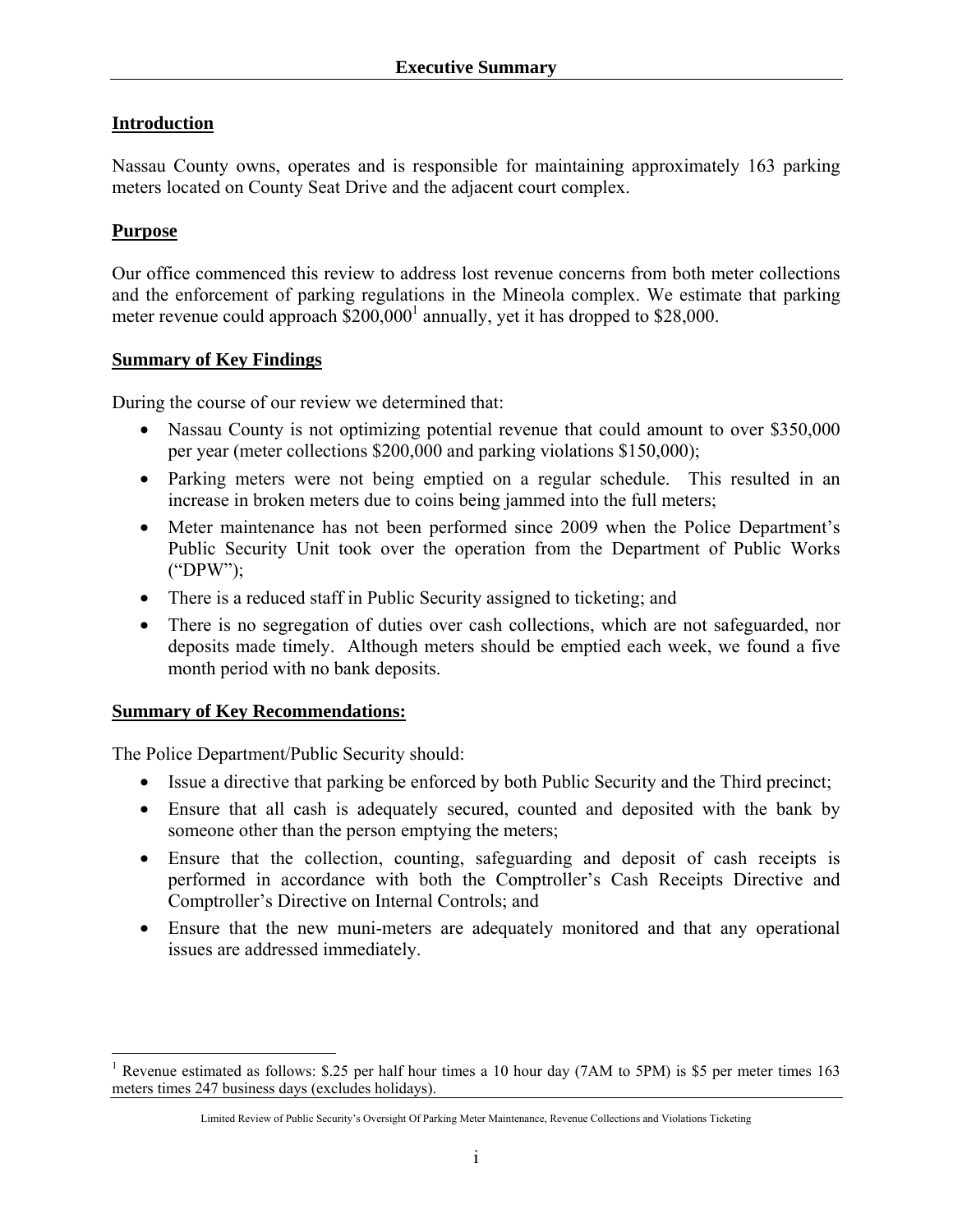## **Conclusion**

Until 2009, DPW maintained the parking meters, while the Police Department recognized the revenue derived from the meters. The Police assumed all aspects of this function in 2009. Since this transfer, maintenance, collection and enforcement have been sporadic resulting in significant lost revenue.

As the mission of the Police Department is Public Safety and Law Enforcement, the Administration should consider transferring meter maintenance (and the associated revenue) back to DPW's Traffic Safety Division. The maintenance of the Muni-Meters and collection would be under DPW's Traffic Division and the enforcement of the parking regulations would remain under the Police Department/Public Safety. In these economic times, the County should be maximizing all sources of revenue.

Limited Review of Public Security's Oversight Of Parking Meter Maintenance, Revenue Collections and Violations Ticketing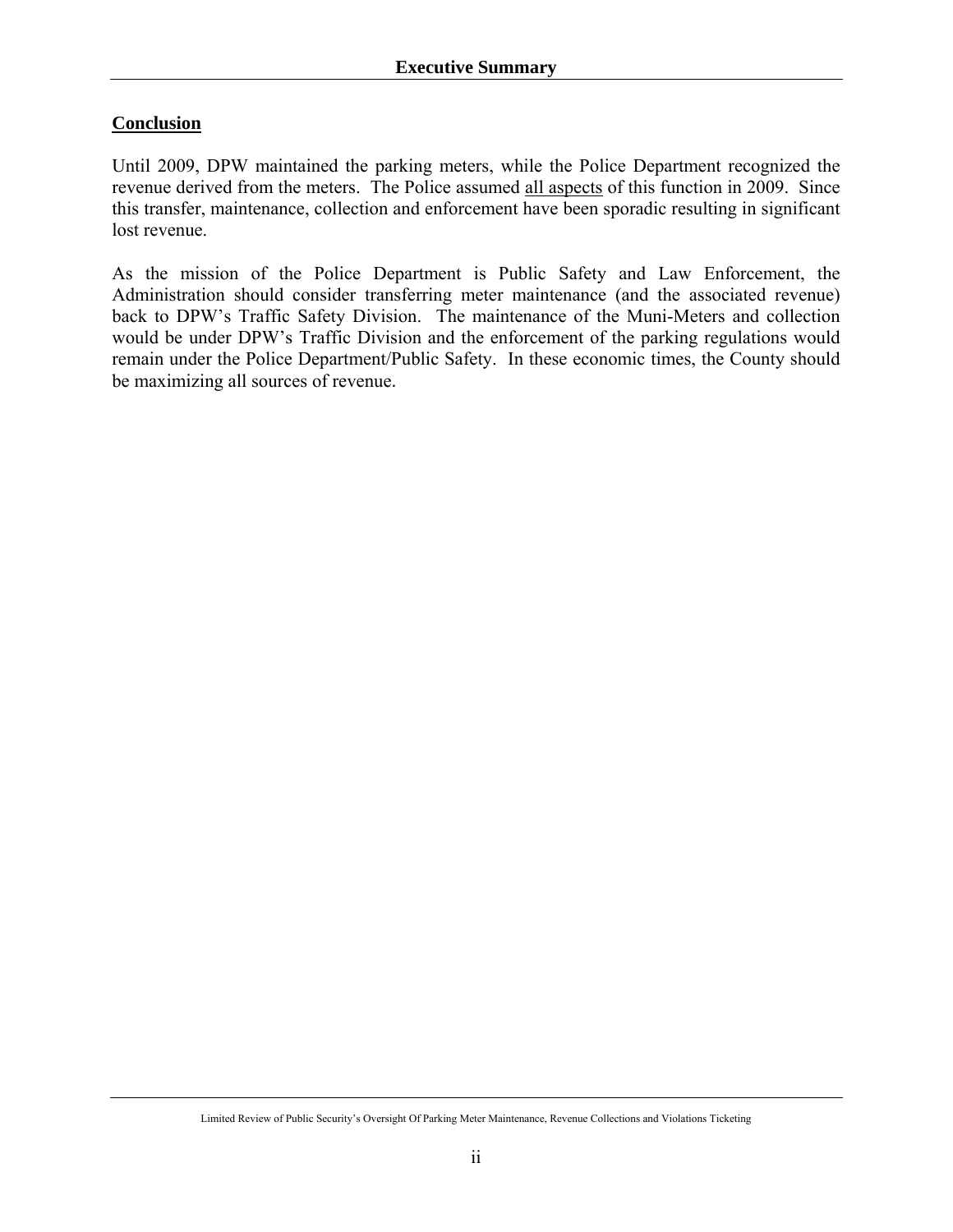## **Page**

| The Elimination of Parking Meter Maintenance Has Resulted in Lost Revenue for the           |
|---------------------------------------------------------------------------------------------|
| Replacement Parking Meter Heads Were Non-Operational After Three Months due to Lack of      |
| Parking Regulations have not been Enforced Due to Non-Operational Meters Resulting in       |
| Poor Enforcement of the Pilot Project Muni-Meters Resulted in Lost Ticket Revenue5          |
| There are Inadequate Internal Controls over Cash Collections and Deposits are not made in a |
|                                                                                             |
|                                                                                             |
|                                                                                             |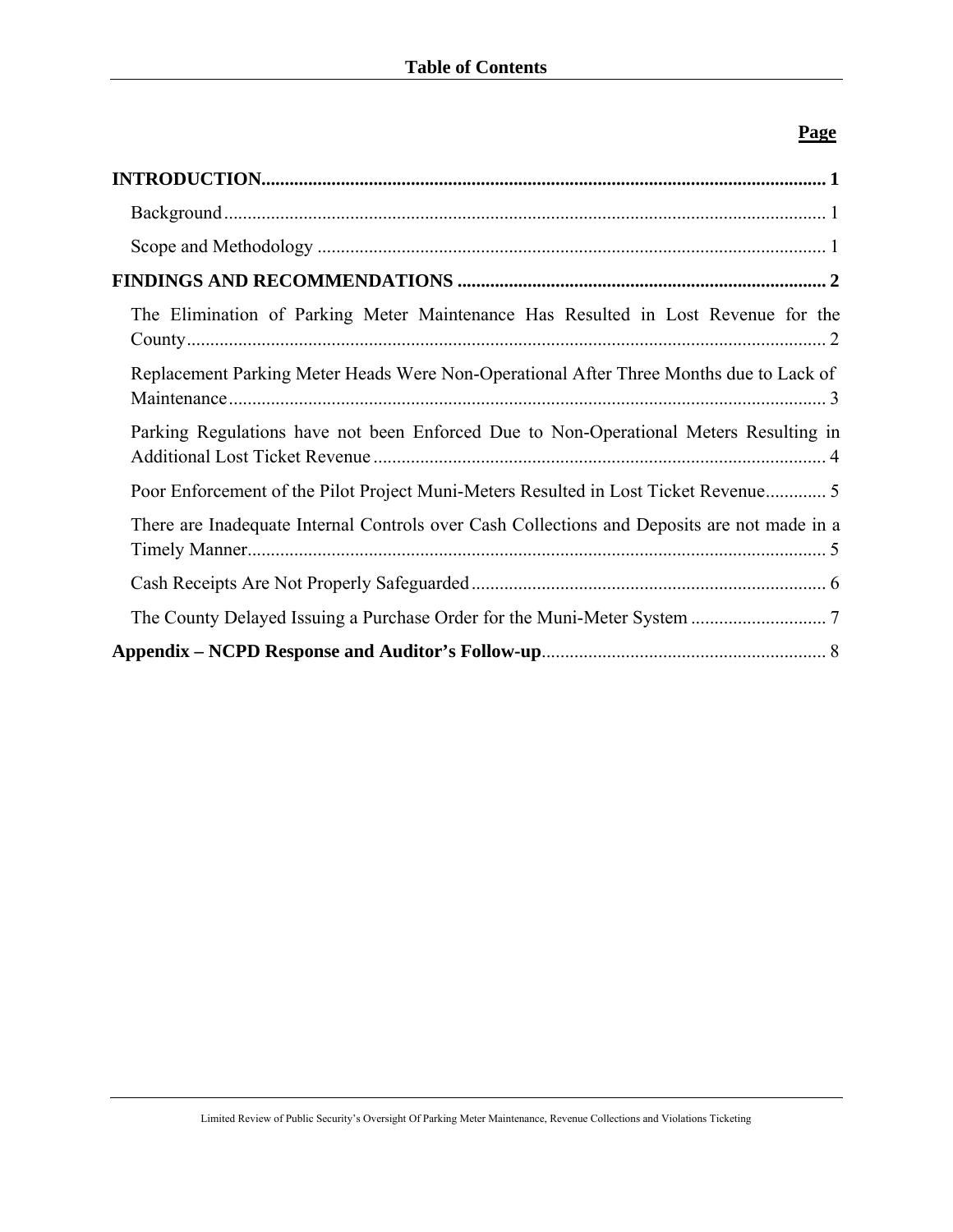## **Background**

Nassau County owns, operates and maintains approximately 163 parking meters located on County Seat Drive and the adjacent court complex.<sup>2</sup> Until 2008, maintenance of the meters was included in the DPW operating budget<sup>3</sup>, while revenues were recorded by Public Security. For fiscal year 2009, operational control of the parking meters was turned over to Public Security.

During fiscal years 2009, 2010, and 2011, many of the meters were inoperable, either covered with red bags by Public Security or informally with plastic bags by unauthorized individuals.

To address this issue, in May 2011, 143 meter heads were replaced with heads that had been in a DPW storage facility. The other 20 were removed for a sixty day pilot program and were replaced with two centralized Muni-Meter kiosks on the east side of County Seat Drive. These kiosks were installed by two different vendors who submitted bids to the County on March 24, 2011. The County was to select a vendor after the 60-day pilot program.

#### **Scope and Methodology**

 $\overline{a}$ 

The scope of our review was to analyze the decrease in revenue and determine the cause of the lack of meter maintenance. Our methodology consisted of interviewing supervisory personnel in Public Security and DPW. We also reviewed the internal controls in place over the collection and deposit of meter receipts, and the Muni-Meter pilot program.

\*\*\*\*\*\*

On August 1, 2012, we submitted a draft report to the Police Department for its comments. The Police Department's written response was received on October 4, 2012 and is included as an Appendix to this report. Our response to those comments is also included.

<sup>&</sup>lt;sup>2</sup> Charges for the meters are \$.25 per half hour and are in effect 10 hours a day (7 AM to 5 PM).<br><sup>3</sup> DBW informed us that hosia maintanance was approximately \$18,000 per year. We were

<sup>&</sup>lt;sup>3</sup> DPW informed us that basic maintenance was approximately \$18,000 per year. We were informed that when maintenance was transferred to Public Security, funds were not budgeted for maintenance.

Limited Review of Public Security's Oversight Of Parking Meter Maintenance, Revenue Collections and Violations Ticketing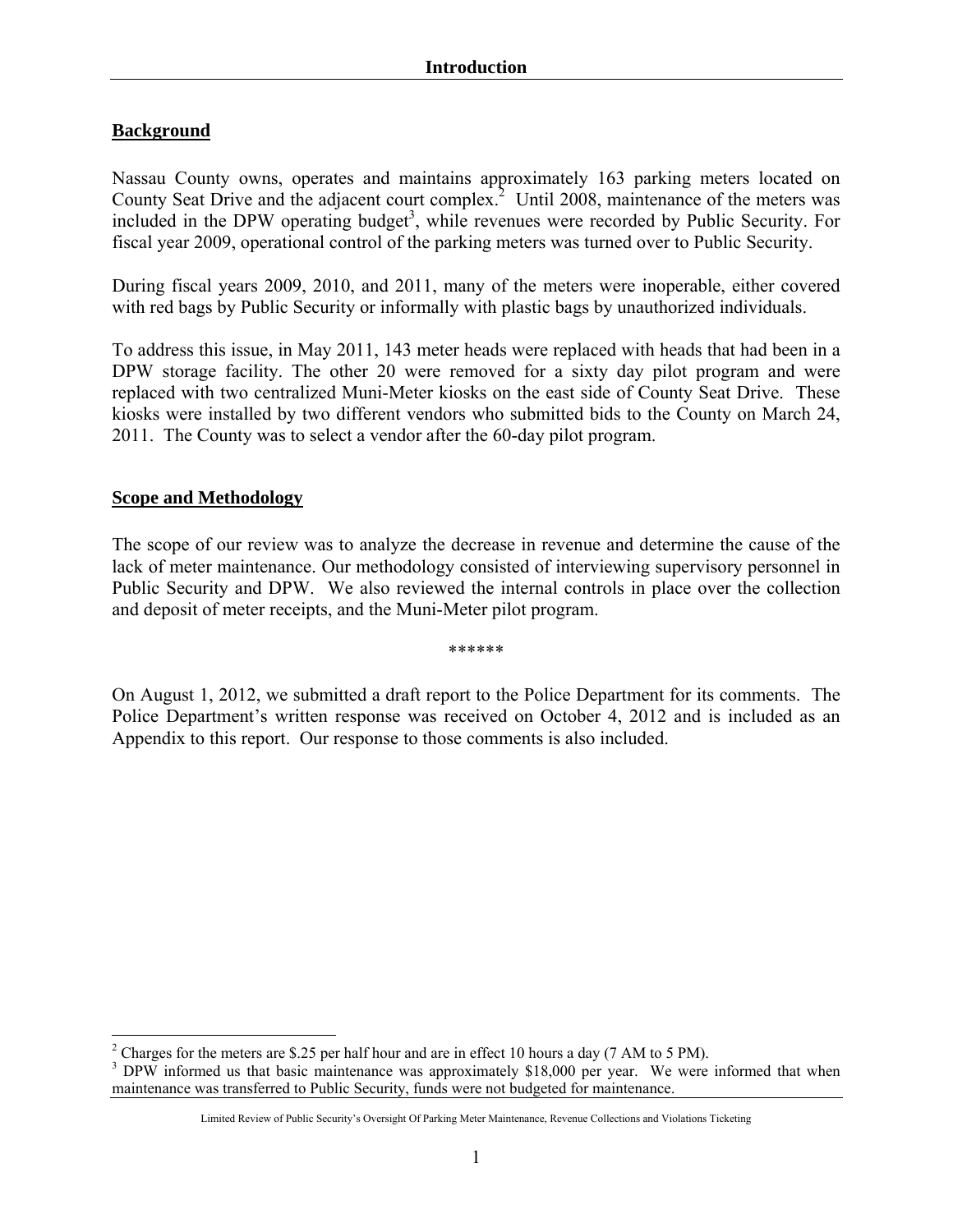## **Review Finding (1)**

### **The Elimination of Parking Meter Maintenance Has Resulted in Lost Revenue for the County**

For fiscal year 2009, operational control of the parking meters was turned over to Public Security. The maintenance contract held by DPW costing approximately \$18,000 annually (\$9 per month per meter plus parts) was eliminated. Without a maintenance meter contract, meters fell into disrepair. When a meter was determined to be non-operational, Public Security placed a red bag over the meter and unauthorized individuals also began placing plastic bags over meters. Once covered, this allows for free all day parking and also lessens the turnover and availability of metered spots for County taxpayers who have business in the area.

The decision to eliminate funds for the meter maintenance was costly. The average lost revenue in 2009 and 2010 was twice the annual maintenance amount. We estimate lost revenue for 2009- 2010 to have been over \$75,468.

The reason revenue increased in 2011 was due to the implementation of the Muni-Meter pilot project, as many of the replacement meters were again non-operational shortly after installation. (See Review Finding 2)

| <b>Schedule of Parking Meter Revenue</b><br>2003-2011 |               |               |                                  |  |
|-------------------------------------------------------|---------------|---------------|----------------------------------|--|
| Year                                                  | <b>Budget</b> | <b>Actual</b> | Over<br>(Under)<br><b>Budget</b> |  |
| 2003                                                  | 59,236<br>\$  | \$<br>59,236  | \$                               |  |
| 2004                                                  | 80,000        | \$            | \$                               |  |
|                                                       | \$            | 57,357        | (22, 643)                        |  |
| 2005                                                  | 60,000        | \$            | \$                               |  |
|                                                       | \$            | 55,658        | (4,342)                          |  |
| 2006                                                  | 60,000        | \$            | \$                               |  |
|                                                       | \$            | 55,960        | (4,040)                          |  |
| 2007                                                  | 60,000        | \$            | \$                               |  |
|                                                       | \$            | 42,677        | (17, 323)                        |  |
| 2008                                                  | 60,000        | \$            | \$                               |  |
|                                                       | \$            | 35,480        | (24, 520)                        |  |
| 2009                                                  | 60,000        | \$            | \$                               |  |
|                                                       | \$            | 13,651        | (46,349)                         |  |
| 2010                                                  | \$            | \$            | \$                               |  |
|                                                       | 60,000        | 13,003        | (46,997)                         |  |
| 2011                                                  | 60,000        | \$            | \$                               |  |
|                                                       | S             | 27,958        | (32,042)                         |  |

The table illustrates that meter revenue declined considerably in the last two years of DPW's oversight from \$55,960 in 2006 to \$35,480 in 2008. For the years 2009 and 2010, revenue declined even further under Public Security. Over the past five years, from 2007 through 2011, the County has lost approximately \$167,000 in budgeted revenue. This was attributable, in part, to a lack of manpower for Public Security to empty the meters on a regular basis, which resulted

Limited Review of Public Security's Oversight Of Parking Meter Maintenance, Revenue Collections and Violations Ticketing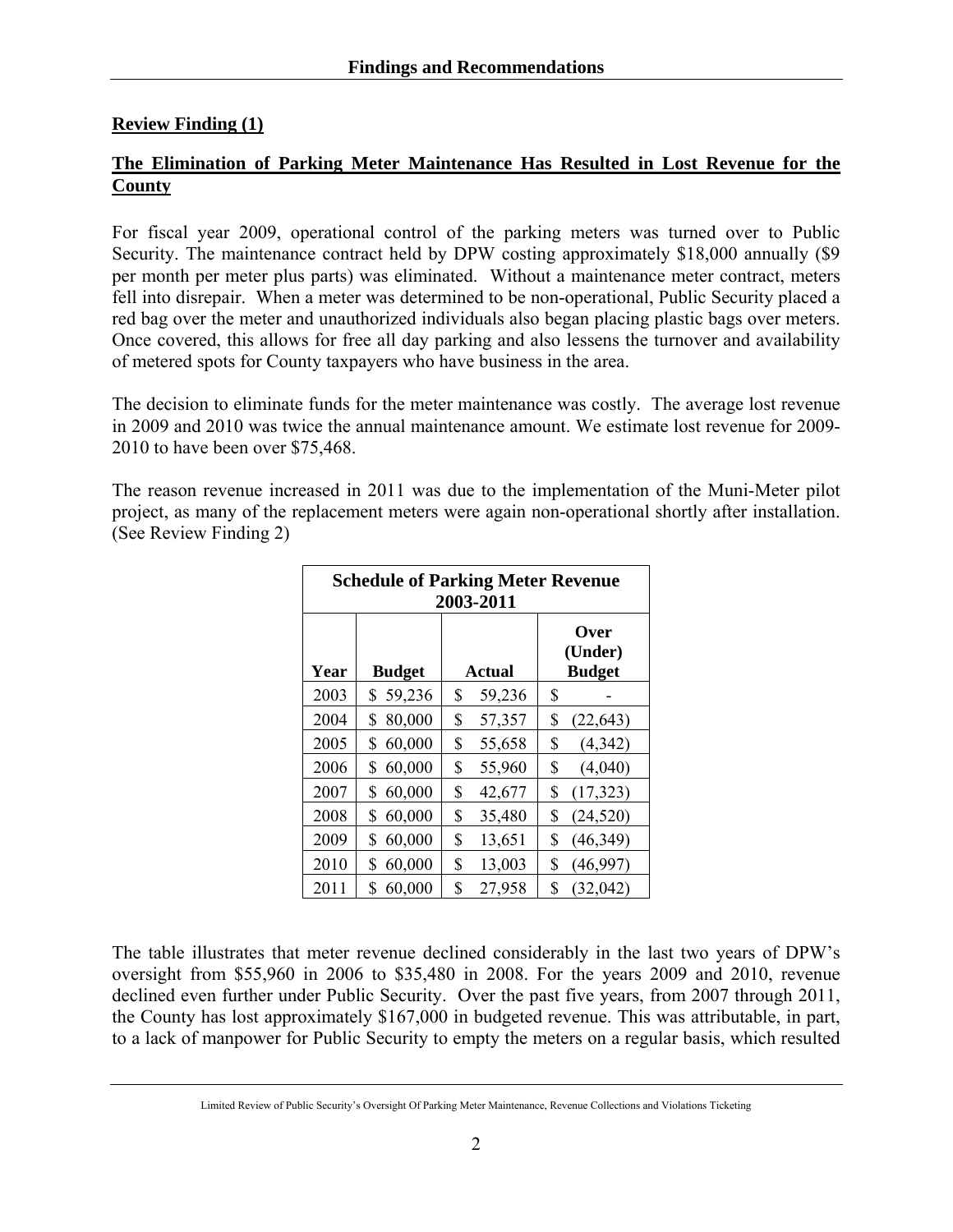in an increase in broken meters due to coins jammed into the full meters. In addition, there was no contract to repair the normal wear and tear on the meters.

#### **Review Recommendation**:

The Administration should install new Muni-Meter technology used in New York City and other municipalities. (The new Muni-Meters were installed in September 2012 at a cost of over \$100,000.)

#### **Review Finding (2)**

 $\overline{a}$ 

## **Replacement Parking Meter Heads Were Non-Operational After Three Months due to Lack of Maintenance**

In May 2011, new meter heads were installed in the Mineola complex, which were obtained from the DPW inventory. At the same time, 20 meter heads were removed for a pilot project for a centralized or Muni-Meter system, which accepts credit and debit cards in addition to coins. On August 19, 2011, we observed that meters once again were covered with plastic bags. We contacted Public Security and were informed that when the meters were emptied on August 12, plastic bags had been removed from the meters. We then performed a survey of the meters on the west side of County Seat Drive to ascertain how many appeared to be non-operational, a total of 42 meters were examined:

Twenty-six meters or 62% were non-operational as follows:

- six meters had the yellow violation tab showing in the window of the meter which can indicate a malfunction; $4$
- fourteen meters had non-official paper and plastic bags covering the meters;
- six meters had an official red bag, which Public Security places on meters that they have confirmed to be non-operational.

When we first spoke with Public Security in May 2011, we were informed that the most significant issue with the meters is broken springs and that they only had a key to empty the coin box, not to access the spring mechanism to attempt a repair (which had formerly been done by Public Works or a contract vendor).

As of June 2012, the majority of the meters in the Mineola complex were once again covered with either red bags or unauthorized plastic bags placed by individuals, resulting in continued lost revenue to the County.

<sup>&</sup>lt;sup>4</sup> We were informed by Public Security that the yellow violation tab can appear in the meter window either when the meter will not accept any more money, or when the meter accepts money yet does not properly show the time paid for.

Limited Review of Public Security's Oversight Of Parking Meter Maintenance, Revenue Collections and Violations Ticketing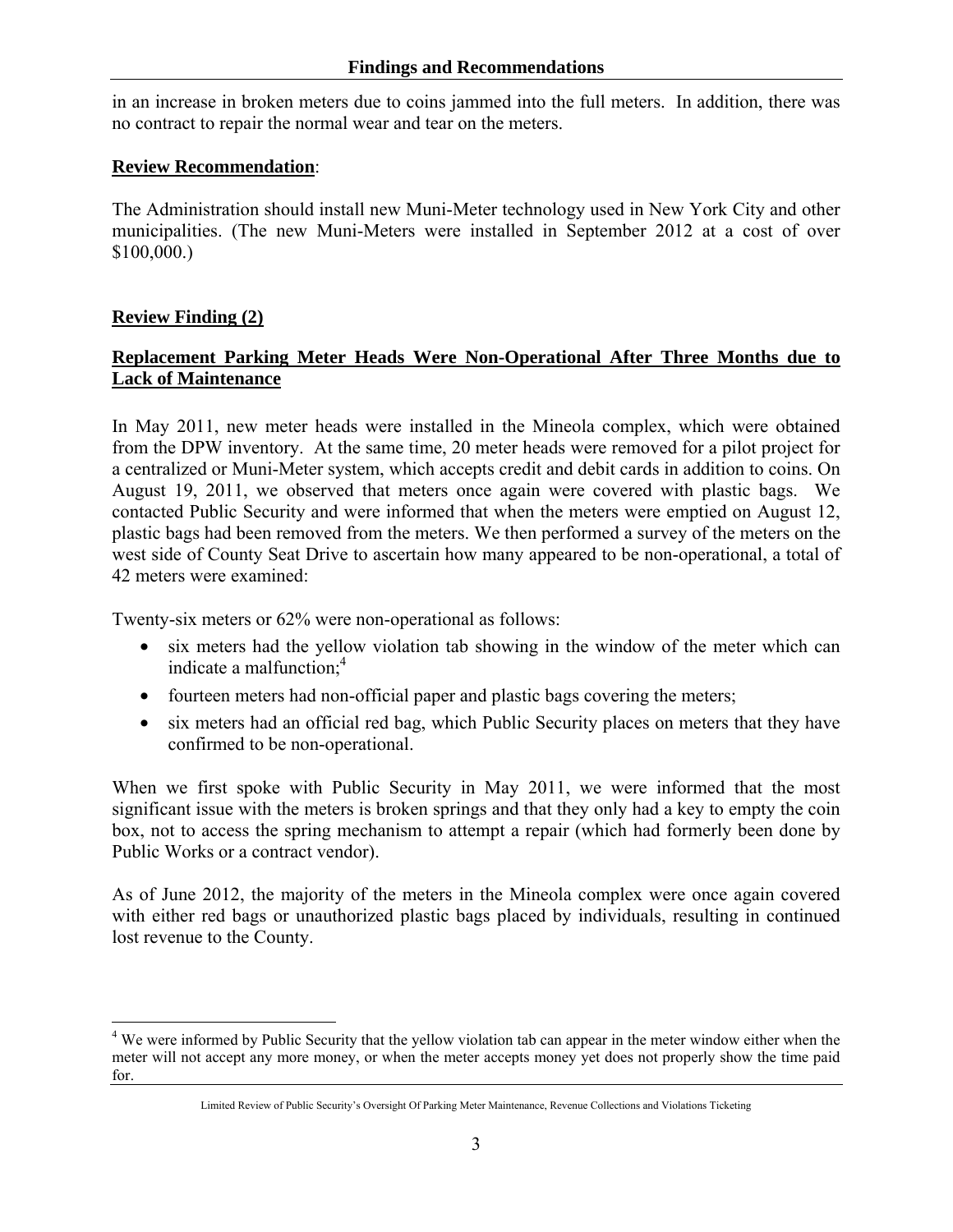#### **Review Recommendation**:

The Police Department/Public Security should monitor the new Muni-Meters daily and report any maintenance issues to the Vendor in a timely manner.

## **Review Finding (3)**

## **Parking Regulations have not been Enforced Due to Non-Operational Meters Resulting in Additional Lost Ticket Revenue**

In addition to the lost revenue from the parking fees, the County has also lost the opportunity to receive revenue from parking tickets for expired meters. Based on a report from the Traffic and Parking Violations Agency ("TPVA"), no ticket revenue was received from January through mid-May 2011 for meters in the vicinity of the Mineola Complex. Ticket writing recommenced in May 2011 and the Parking Enforcement Aide from the Third Precinct issued \$30,381 in tickets as of the first week of November 2011.<sup>5</sup> Extrapolating the dollar value of the tickets issued on a monthly basis, the revenue was approximately \$6,076 per month and would have approached \$72,912 for 2011, if tickets had been issued since January.

Although the County Legislature authorized Public Security to issue tickets, we were told that Public Security has been relying on the Third Precinct for enforcement. We were informed that some Public Security officers do not ticket cars that they know belong to County employees, and that one officer signed off as sick after receiving orders to enforce the parking regulations. If Public Security were to issue a minimum of five tickets per day, and supplement the enforcement efforts of the Third Precinct, the County could conservatively receive an additional \$74,100 in additional annual revenue, exclusive of administrative fees and surcharges. Therefore, the potential revenue from parking meter tickets could approach \$147,000 annually, when combined with the revenue from the Third Precinct's enforcement efforts.

In addition, Public Security is not using hand-held ticket writers and is relying on a manual ticket writing system. The Parking Enforcement Aide from the Third Precinct uses a hand-held ticket device, which reduces the risk of human error.

#### **Review Recommendations:**

 $\overline{a}$ 

The Police Department should work to maximize revenue for the County by:

- a) issuing a directive that parking regulations in the Mineola complex are to be enforced by both Public Security and the Third Precinct and that failure to comply with the directive could result in disciplinary action; and
- b) equipping Public Security patrols with hand-held ticket writers, which would eliminate unnecessary paperwork and reduce the risk of human error.

 $<sup>5</sup>$  The run of tickets issued only included those issued by the Parking Enforcement Aide at the Third Precinct. Public</sup> Security does not maintain a log of tickets issued by their officers.

Limited Review of Public Security's Oversight Of Parking Meter Maintenance, Revenue Collections and Violations Ticketing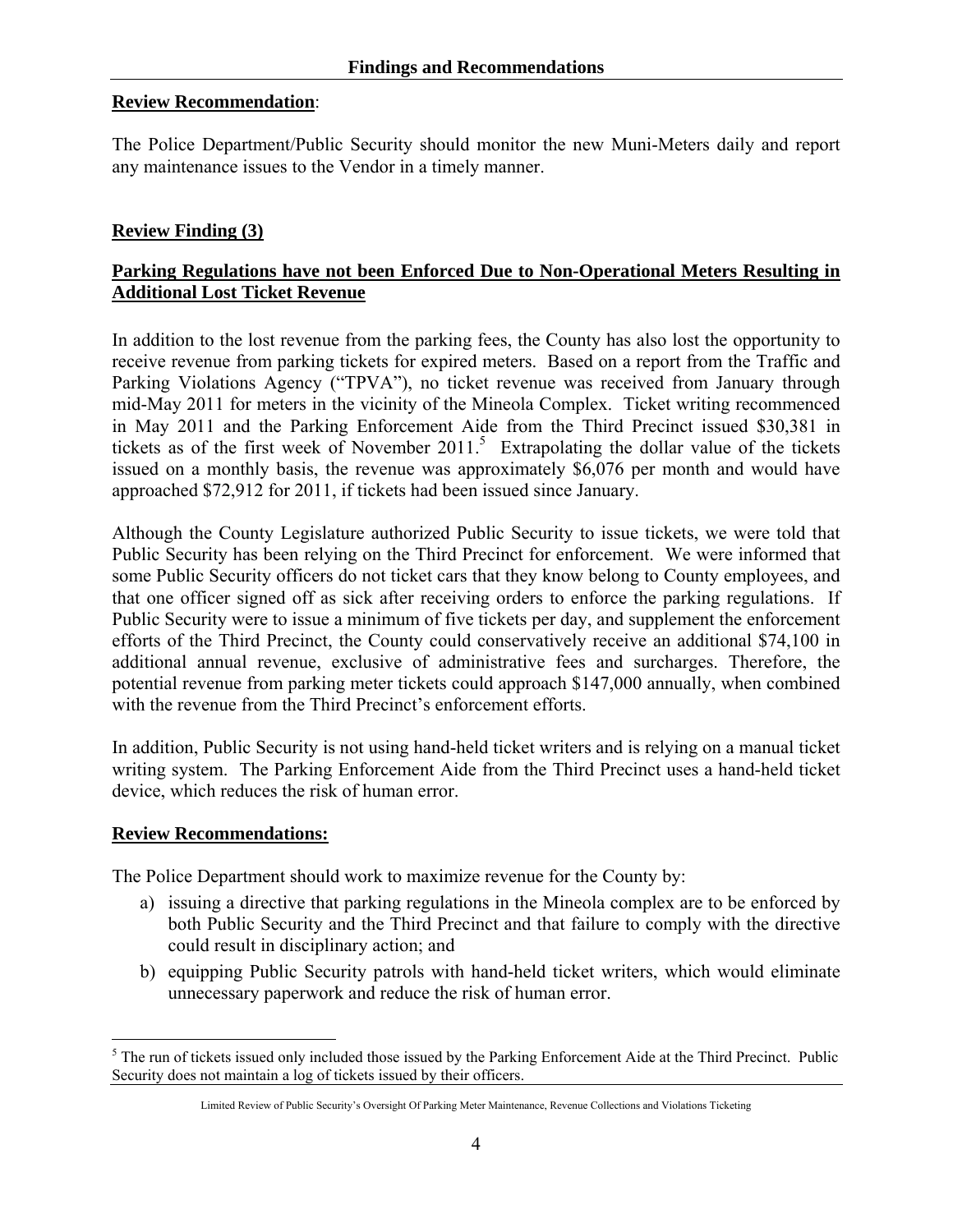## **Review Finding (4)**

#### **Poor Enforcement of the Pilot Project Muni-Meters Resulted in Lost Ticket Revenue**

As part of our review on August 19, 2011, we surveyed the 20 spots that were part of the Muni-Meter pilot project, which commenced in the summer of 2011, to determine if the vehicles using those spots were properly displaying a valid parking slip.

We found that 12 of 20 vehicles had a valid slip properly displayed on the dashboard. For the eight remaining, we found the following:

- one vehicle had a Long Island Railroad receipt displayed;
- one vehicle had a "firefighter" placard and displayed no parking slip;
- one vehicle had been ticketed earlier in the day for an expired meter;
- three vehicles had parking slips for the proper day, but time had expired;
- two vehicles had a parking slip displayed but with a prior date on the slip.

Therefore, there were at least seven vehicles that had invalid slips.

#### **Review Recommendation:**

Public Security should properly train parking enforcement personnel. It is essential that enforcement efforts check not only for time, but for proper date, and that the slip is valid.

## **Review Finding (5)**

1

## **There are Inadequate Internal Controls over Cash Collections and Deposits are not made in a Timely Manner**

Public Security is responsible for the collection, counting and depositing of the coins collected in the parking meters in the Mineola complex. The meters are not emptied often enough and there is no segregation of duties with supervisory oversight. Each meter holds \$25 to \$30, depending on the mix of coins in the coin box. This would suggest that meters should be emptied at least once a week to prevent them from becoming jammed with coins.<sup>6</sup> Based on our review of the Nassau Integrated Financial System ("NIFS"), from 2008 forward we determined that deposits were done sporadically with sometimes as much as five month lapsing without any deposits.

Public Security is not in compliance with the Comptroller's Control Directive on Cash Receipts that states deposits should be made timely.<sup>7</sup> We confirmed with the Captain in charge of the meter revenue collection, as well as the supervising Police Sergeant, that there are no written procedures in place for the safeguarding of meter receipts.

 $6$  Estimated revenue is \$5.00 per meter per day. Therefore, meters could be full at the end of a five day period.

<sup>&</sup>lt;sup>7</sup> The Comptroller's Cash Receipts Directive states: "Control procedures, including tracking, recording and accountability measures, must be implemented to ensure that funds are properly managed and cash is deposited in a timely manner".

Limited Review of Public Security's Oversight Of Parking Meter Maintenance, Revenue Collections and Violations Ticketing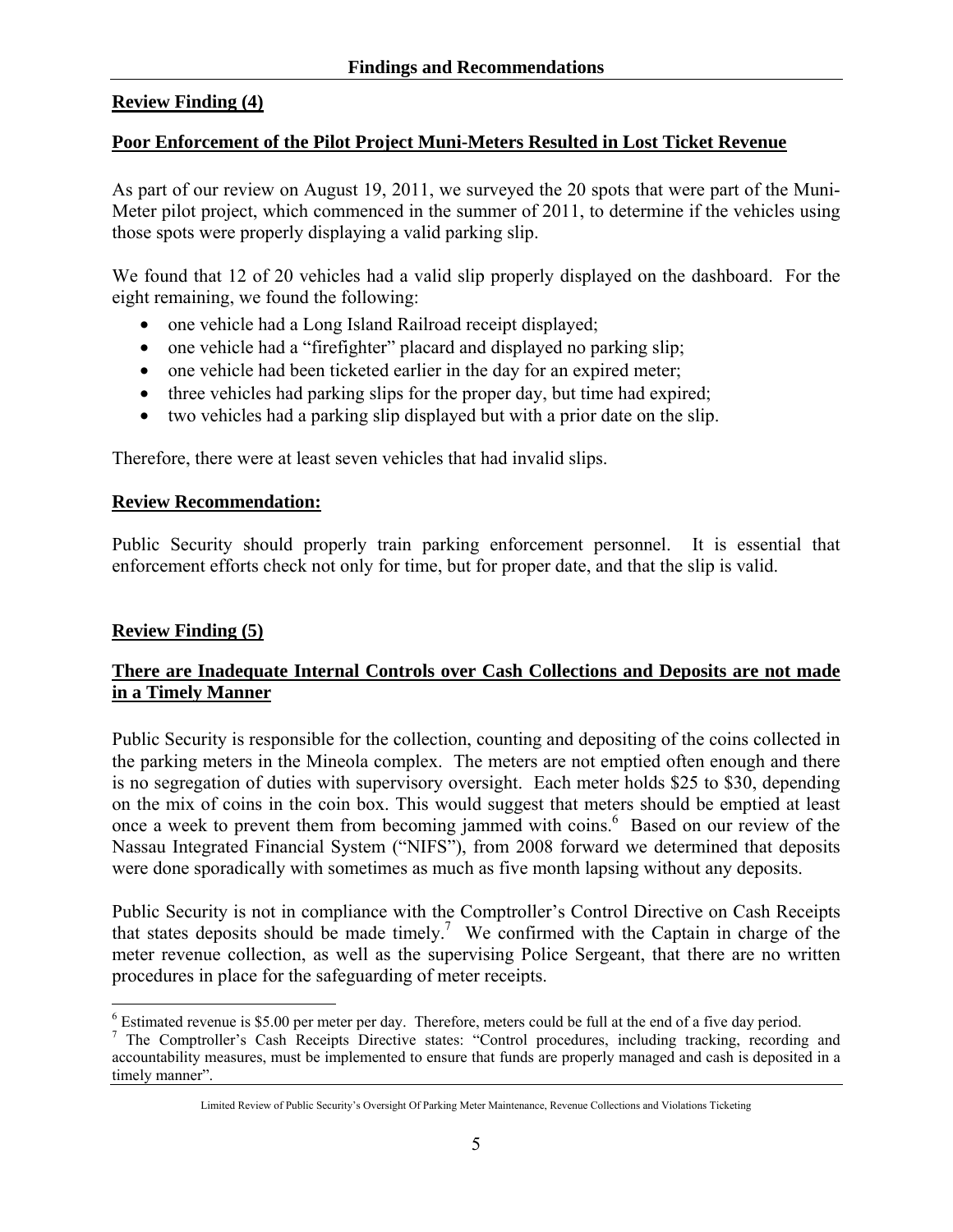Meters are emptied into large metal containers and brought to a Public Security facility for counting and preparation for deposit. Only the Public Security Captain performs this function. There is no segregation of duties as only one employee is controlling all phases of emptying, transporting the monies, counting, preparing the deposit and going to the bank. The Comptroller's Directive on Internal Controls emphasizes the need for an adequate segregation of duties, stating that "Departments must assign staff duties so that the possibility of fraud, inefficiency and human error is minimized, and to avoid overlap and conflict of interest".

### **Review Recommendations:**

The Police Department should promulgate procedures to:

- a) ensure that the collection, counting, safeguarding and deposit of cash receipts is done in accordance with both the Comptroller's Cash Receipts Directive and the Comptroller's Directive on Internal Controls; and
- b) institute a process whereby the collection and counting of the receipts is done by at least two individuals.

## **Review Finding (6)**

## **Cash Receipts Are Not Properly Safeguarded**

A fundamental element of an adequate control environment is that cash should be safeguarded in a restricted area, accessible only to authorized personnel.

To ascertain proper safeguarding of cash, we asked to see the area where the cash receipts were stored and counted for the bank deposit. We were directed to a Public Security facility that is used for general storage. There was a change counting machine next to uniform jackets and other supplies. The tray of the machine had uncounted change, as well as several dollar bills that the Captain indicated were obtained when he made change. There were coins on the floor. The Captain explained that the coin counter has only been programmed to accept quarters, dimes and nickels, therefore, the pennies fall to the floor.

After coins are counted and sorted into canvas bags, they are left unsecured on either the floor or in a shopping cart in an open area of the storage facility. In addition to the canvas bags of money, there were coin containers for both Muni-Meter vendors that contained uncounted coins.

Bank deposits are handled by the Captain and another officer and they bring the deposit ticket to the personnel in the Accounting Section of the Police Department where the revenue receipt documents are posted into NIFS. The Captain stated that the gaps in collections and deposits were due to the previous police supervisor assigning him to patrol duty; at that time there had been approximately \$5,000 in unrecorded receipts stored in Public Security for several months.

Limited Review of Public Security's Oversight Of Parking Meter Maintenance, Revenue Collections and Violations Ticketing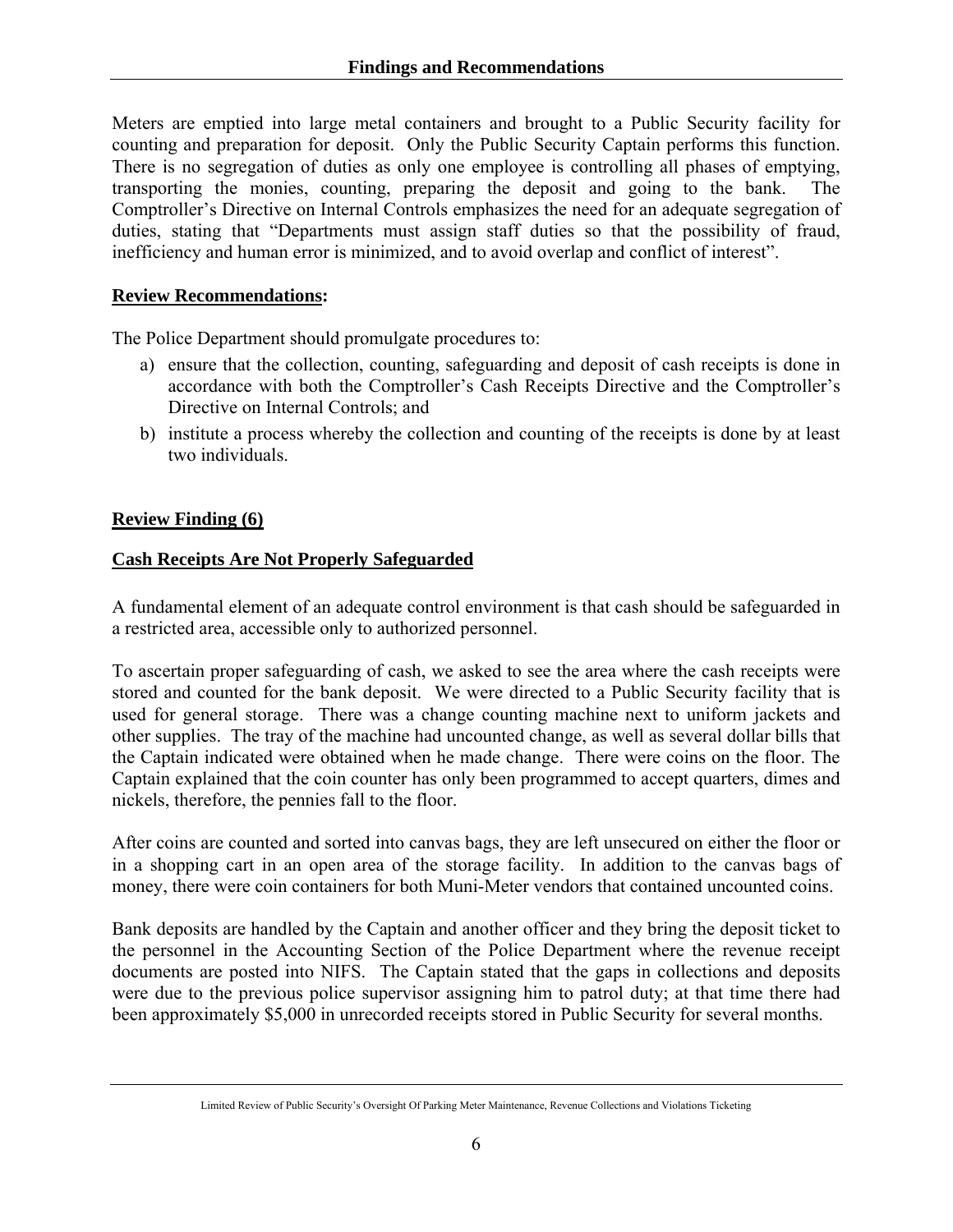### **Review Recommendations:**

The Police Department should ensure that all cash is adequately secured and that all currency is counted and deposited in the bank by someone other than the person emptying the meters. They should consider the use of a Police Service Aide or an Accounting Civilian.

#### **Review Finding (7)**

#### **The County Delayed Issuing a Purchase Order for the Muni-Meter System**

In March 2011, the Office of Purchasing opened bids for a Muni-Meter parking system to replace the traditional coin-only meters. The County had a pilot project with the two lowest bidders. The original time frame for the pilot project was sixty days. The Muni-Meters were installed in July 2011 and were allowed to remain operational through February 2012, five months longer than previously anticipated.

In December 2011, Purchasing made a recommendation to the Police Department for one of the two vendors. However, purchase orders were not issued until April 2012 with a delivery date of August 1, 2012. By failing to act timely, the County lost thousands of dollars per month in meter revenue as well as the associated lost revenue from tickets.

#### **Review Recommendation:**

The Police Department should work with the Department of Purchasing to ensure that the Muni-Meters are delivered and installed. (As noted earlier, the Muni-Meters were installed in September 2012.)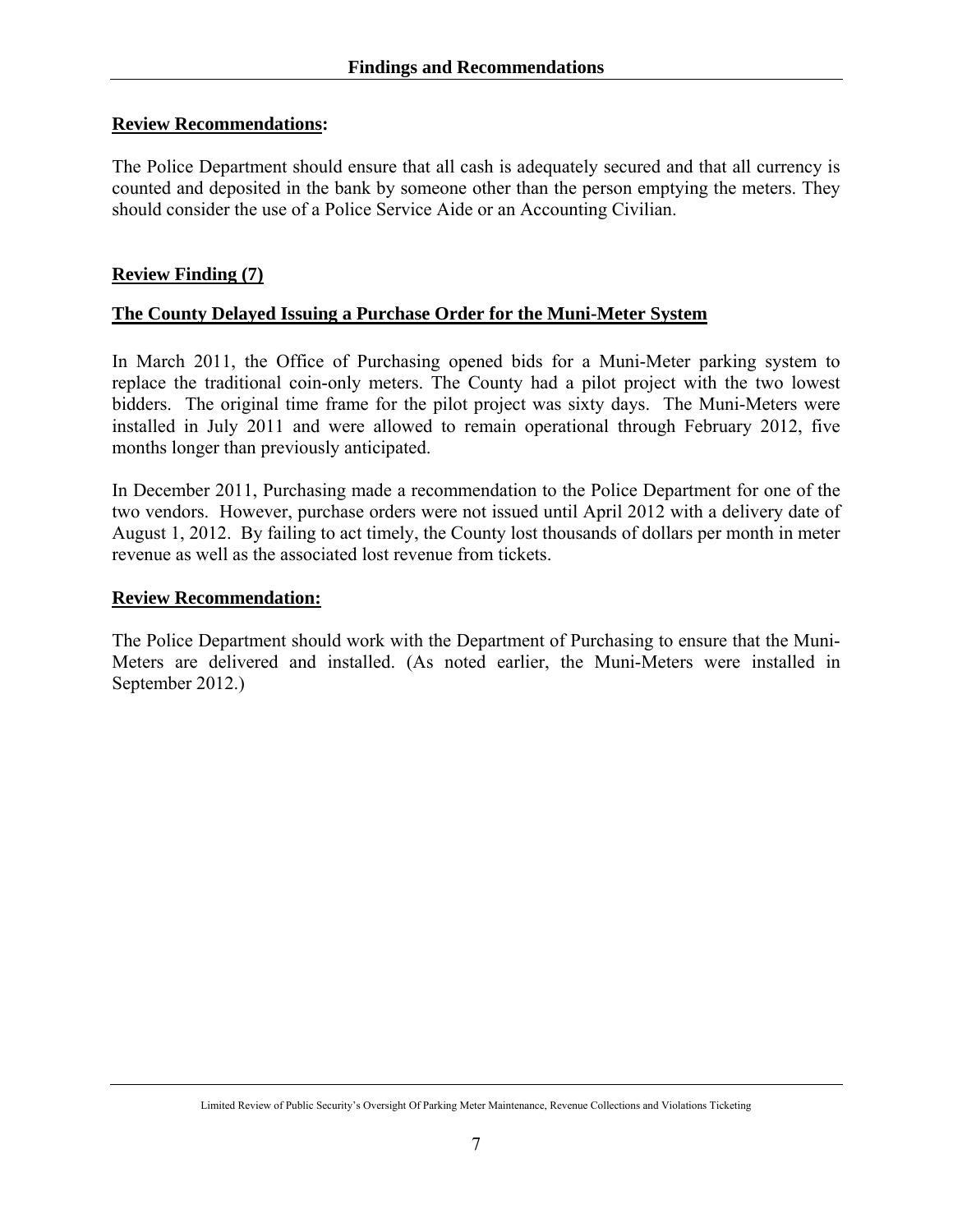## **Review Finding (1)**

### **The Elimination of Parking Meter Maintenance Has Resulted in Lost Revenue for the County**

#### **Review Recommendation**:

The Administration should install new Muni-Meter technology used in New York City and other municipalities.

#### **NCPD Response:**

We are unsure why this recommendation was made. As clearly stated in the auditor's finding, we initiated a Muni-Meter pilot program in 2011 to address mechanical problems and declining revenues. Also, as described in the finding, our revenue collections more than doubled after the pilot program was implemented. Additionally, prior to the release of the audit, a purchase order was approved to obtain 13 additional Muni-Meters to replace the older, unreliable mechanical meters

#### *Auditor's Follow-up Response:*

*We are aware 2011 collections more than doubled after Public Security became aware of the Comptroller's Office review. In the first five months of 2011, no revenue was recorded in NIFS. Some of the increased revenue resulted from installation of the new meter heads and a regular collection process. As of the date of the department's response, new signage, notifying the public to pay at the Muni-Meters, has not been installed. Therefore, enforcement is not taking place.* 

## **Review Finding (2)**

## **Replacement Parking Meter Heads Were Non-Operational After Three Months due to Lack of Maintenance**

#### **Review Recommendation**:

The Police Department/Public Security should monitor the new Muni-Meters daily and report any maintenance issues to the Vendor in a timely manner.

#### **NCPD Response:**

Our current Muni-Meter program, initially implemented as a pilot program in 2011, renders this finding irrelevant as the mechanical meters are no longer in use. We concur that the new Muni-Meters should be monitored frequently to address any mechanical problems.

Limited Review of Public Security's Oversight Of Parking Meter Maintenance, Revenue Collections and Violations Ticketing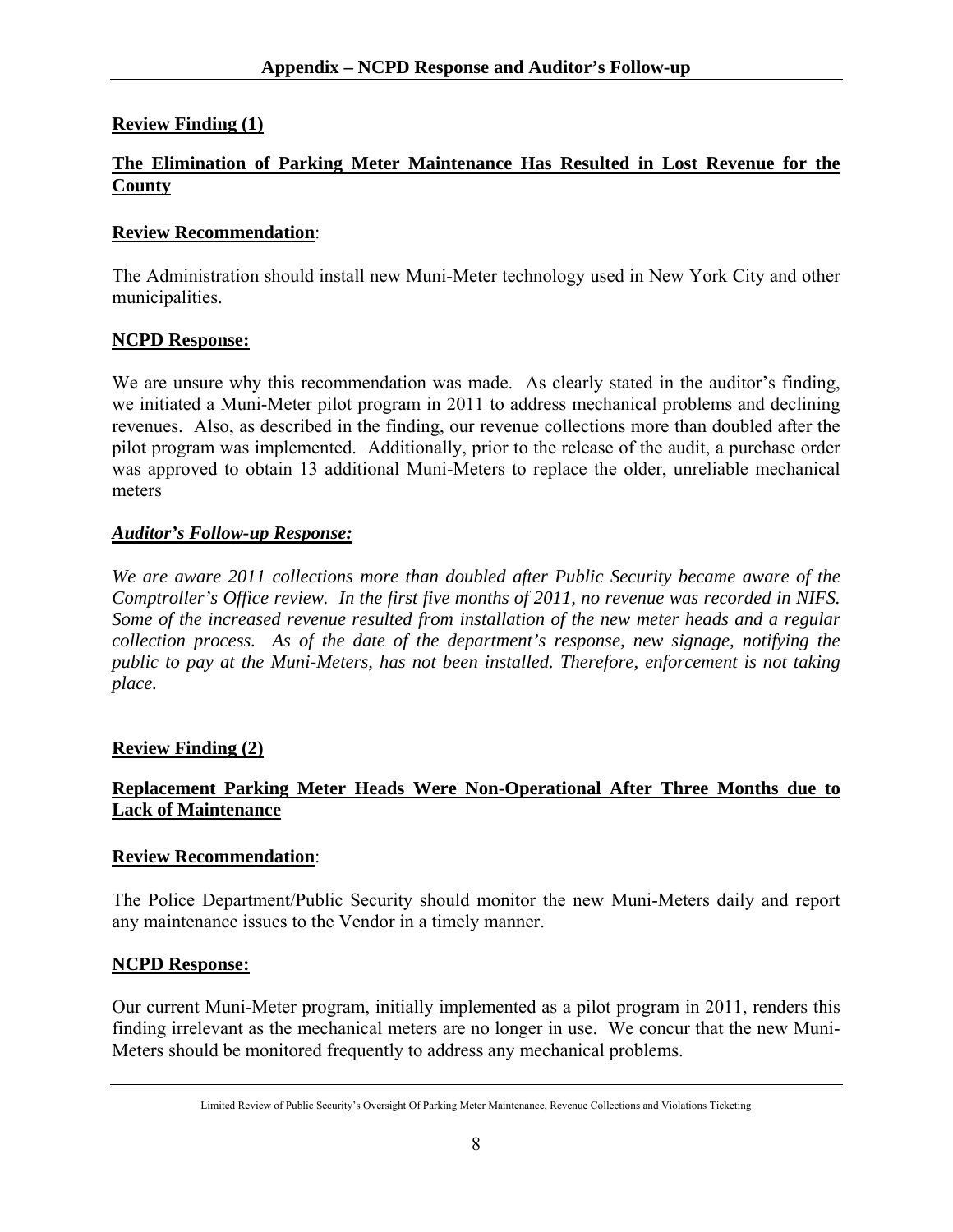#### *Auditor's Follow-up Response:*

*It is essential that the new Muni-Meters be monitored on a daily basis to ensure that coin boxes are emptied as needed and any maintenance issues, such as paper for the receipt printer, be addressed promptly. During the pilot program, we were informed on numerous occasions that the kiosks, including the one for the selected vendor, were not operating properly.* 

#### **Review Finding (3)**

## **Parking Regulations have not been Enforced Due to Non-Operational Meters Resulting in Additional Lost Ticket Revenue**

#### **Review Recommendations:**

The Police Department should work to maximize revenue for the County by:

- a) issuing a directive that parking regulations in the Mineola complex are to be enforced by both Public Security and the Third Precinct and that failure to comply with the directive could result in disciplinary action; and
- b) equipping Public Security patrols with hand-held ticket writers, which would eliminate unnecessary paperwork and reduce the risk of human error.

#### **NCPD Response:**

As mentioned by the auditors in their finding, Public Security has already addressed this problem, which the auditors also noted was ill-received by one officer. Supervisors in the command routinely take disciplinary action on command personnel per official Police Department procedures and will continue to do so.

Hand-held ticket writers are already in use by personnel dedicated to writing tickets on a full time basis however purchase and maintenance of additional writers to be used for this purpose would not be cost effective. The audit suggests a minimum of five tickets a day but even at double or triple that amount a purchase of additional writers cannot be justified.

#### *Auditor's Follow-up Response:*

- *a) The success of the Muni-Meter program and the return on the County's investment in this technology is dependent not only upon regular collections but also upon enforcement of the parking regulations. We concur with the Department's response that disciplinary action will be taken on personnel who refuse to comply with directives to enforce the parking regulations.*
- *b) It is our understanding that the Department owns 18 hand-held electronic ticket writing devices and that not all of them are in use. Public Safety should be issued one of the unused hand-held ticket writing devices which will result in more effective enforcement and additional revenue for the County.*

Limited Review of Public Security's Oversight Of Parking Meter Maintenance, Revenue Collections and Violations Ticketing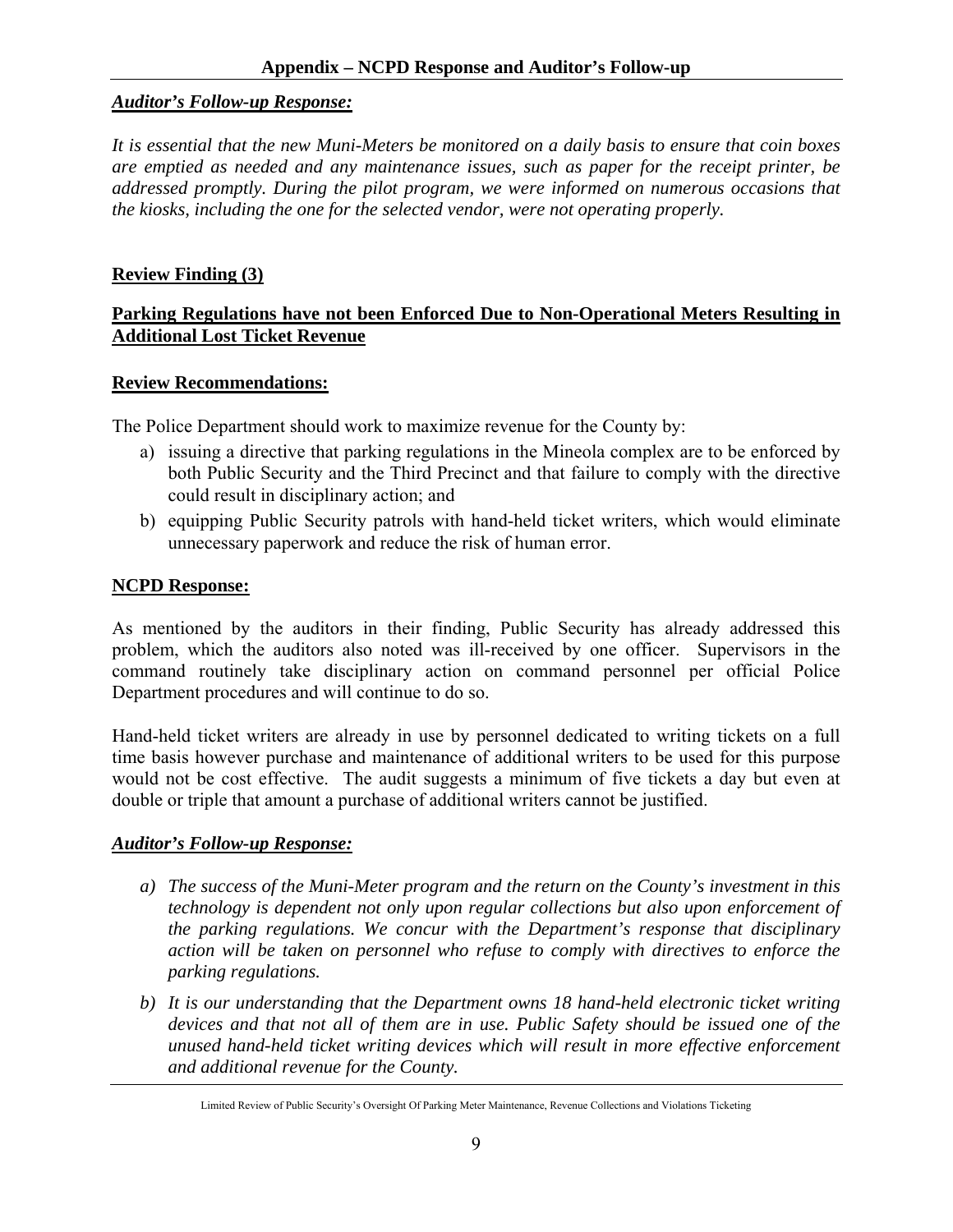#### **Review Finding (4)**

#### **Poor Enforcement of the Pilot Project Muni-Meters Resulted in Lost Ticket Revenue**

#### **Review Recommendation:**

Public Security should properly train parking enforcement personnel. It is essential that enforcement efforts check not only for time, but for proper date, and that the slip is valid.

#### **NCPD Response:**

Testing occurred only once, on one day and on a limited number of meters. Additionally, there is no indication that auditors continued to observe the meters to verify the vehicles were not ticketed or verified that officers were not engaged in enforcement activities, including ticket writing, elsewhere in the County. As such, we believe this finding is not valid.

#### *Auditor's Follow-up Response:*

*Our test was limited to the 20 parking spaces that were part of the initial Pilot program. By August 2011, many of the meter heads replaced in May 2011 were non-operational (See Review Finding (2)) and therefore could not be ticketed. We also were informed by Public Security that the main enforcement effort is done by the Parking Enforcement Aide assigned to the Third Precinct and acknowledge that this employee has other enforcement responsibilities outside of the Mineola complex. We reiterate our recommendation that Public Security should properly train their personnel to supplement the efforts of the Parking Enforcement Aide.* 

#### **Review Finding (5)**

#### **There are Inadequate Internal Controls over Cash Collections and Deposits are not made in a Timely Manner**

#### **Review Recommendations:**

The Police Department should promulgate procedures to:

- a) ensure that the collection, counting, safeguarding and deposit of cash receipts is done in accordance with both the Comptroller's Cash Receipts Directive and the Comptroller's Directive on Internal Controls; and
- b) institute a process whereby the collection and counting of the receipts is done by at least two individuals.

#### **NCPD Response:**

This finding details cash collections procedures for mechanical meters that are no longer being used. The new Muni-Meters utilize lock-boxes with printed reports detailing collections in each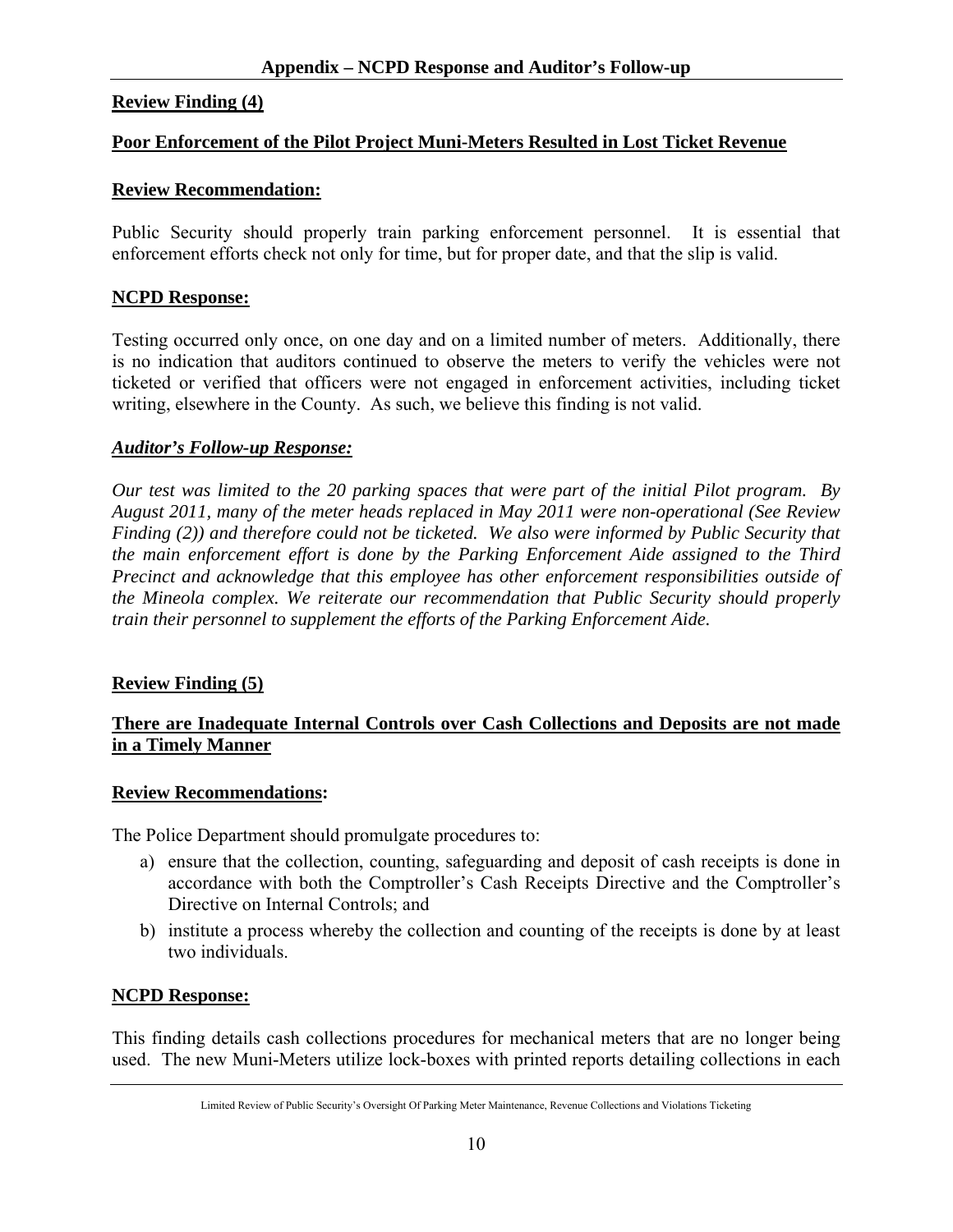machine, preventing loss upon meter collections. Two employees open and count proceeds in the lock box and verify and reconcile to the printed reports. Public Security is currently training additional individuals in lock-box processing which will improve timely deposits of collections.

## *Auditor's Follow-up Response:*

*We concur with the corrective action taken by the Department to address the weakness in internal controls we observed. We reiterate that the new procedure should comply with the Comptroller's Cash Receipts Directive as well as the Comptroller's Directive on Internal Controls.* 

## **Review Finding (6)**

## **Cash Receipts Are Not Properly Safeguarded**

## **Review Recommendations:**

The Police Department should ensure that all cash is adequately secured and that all currency is counted and deposited in the bank by someone other than the person emptying the meters. They should consider the use of a Police Service Aide or an Accounting Civilian.

## **NCPD Response:**

Each Muni-Meter lock-box will now be counted separately and reconciled to the printed report from the machine requiring that all coins are accounted for. Additional staff is currently being trained to enhance segregation of duties over cash collections and will be instructed to secure any currency prior to bank deposit.

## *Auditor's Follow-up Response:*

*We concur with the corrective action being taken by the Department*.

## **Review Finding (7)**

## **The County Delayed Issuing a Purchase Order for the Muni-Meter System**

## **Review Recommendation:**

The Police Department should work with the Department of Purchasing to ensure that the Muni-Meters are delivered and installed.

Limited Review of Public Security's Oversight Of Parking Meter Maintenance, Revenue Collections and Violations Ticketing